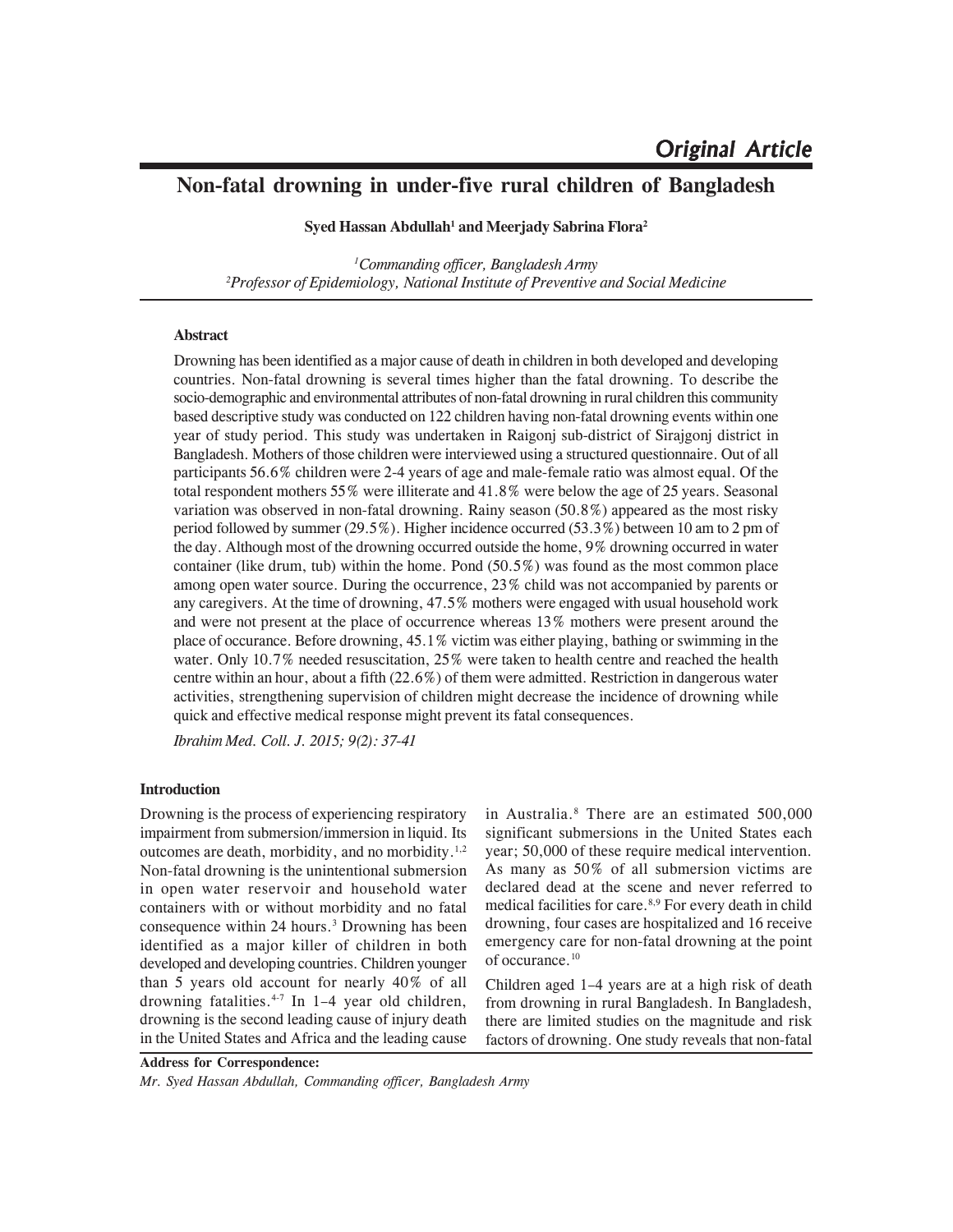drowning is several times higher (118/100,000) than the fatal drowning (28.6/100,000).<sup>11</sup>

Although, in addition to mortality due to drowning, it is a major cause of morbidity for children while nonfatal drowning yet remains poorly understood. Most previous studies on drowning focused on description of drowning mortality and trends.<sup>11-13</sup> There are few international studies done on non-fatal drowning in China<sup>14-16</sup> USA<sup>17-19</sup> and Australia.<sup>20-22</sup>

Every day in our country, 46 children die by drowning, two in every hour, where as 180 children suffer from some forms of injury from non-fatal drowning.<sup>13,23</sup> Rural children are more vulnerable to near drowning. We must have adequate knowledge on risk and other associated factors of drowning and non-fatal drowning in rural Bangladesh to take preventive and necessary medical measures to protect children from drowning injury and fatality.

This exploratory study was an attempt to find out the issues and factors associated with non-fatal drowning cases in a rural area of Bangladesh.

#### **Methodology**

This community based descriptive study was undertaken in Raigonj sub-district of Sirajgonj district in Bangladesh, an area characterized by number of rivers, ponds and ditches which made the area prone to drowning. Raiganj sub-district is located about 130 km north west of capital Dhaka. The study included 122 children of 1- 5 years of age with at least one experience of non-fatal drowning event between January 2010 to April 2011. Participants were selected from the existing surveillance database of Centre for Injury Prevention and Research, Bangladesh (CIPRB).

Mothers of index children were interviewed using a pretested semi-structured questionnaire in Bengali. The questionnaire was pretested and finalized after necessary modifications. A check list was prepared to observe certain environmental variables. Data were collected on variables related to socio-economic status and occurrence of non-fatal drowning. Statistical Package for Social Sciences (SPSS) version 17.0 was used to analyse the data. The study was approved by the Ethical Committee of National Institute of Preventive and Social Medicine (NIPSOM), Bangladesh. Informed consent was obtained from mothers after explaining the purposes of the research.

# **Results**

Sex distribution of 122 non-fatal drowning cases was almost equal between boys (62) and girls (60). Mean age of the children was 43.8 months and 56.6%of children was between 2-4 years of age while 27% was more than 4 years of age.

Parental characteristics of the 122 participants revealed that 65.5% mothers age was less than 30 years of age. Majority of the parents were illiterate (mothers 59% and fathers 57.4%). Regarding father's occupation 44.4% was daily labourer followed by farmers (28.7%). The detail socio-demographic characterstics is shown in Table-1. Monthly family expenditure was on

| Table-1: Parental Socio-demographic and economic        |
|---------------------------------------------------------|
| characteristics of the parents of enrolled participants |
| $(n=122)$                                               |

| <b>Characteristics</b>               | <b>Number</b>       | $\%$           |
|--------------------------------------|---------------------|----------------|
| Mothers' age (in years)              |                     |                |
| $\leq$ 25                            | 51                  | 41.8           |
| $25 - 29$                            | 29                  | 23.8           |
| $30 - 34$                            | 37                  | 30.3           |
| > 35                                 | 5                   | 4.1            |
| Mean $\pm$ SD                        |                     | $27.18 + 4.41$ |
| <b>Marital status</b>                |                     |                |
| Married                              | 100                 | 82.0           |
| Single mother                        | 22                  | 18.0           |
| Mothers' educational level           |                     |                |
| <b>Illiterate</b>                    | 72                  | 59.0           |
| Up to class V                        | 38                  | 31.2           |
| class VI to IX                       | 6                   | 4.9            |
| SSC and above                        | 6                   | 4.9            |
| <b>Fathers' educational level</b>    |                     |                |
| Illiterate                           | 70                  | 57.4           |
| up to class V                        | 33                  | 27.0           |
| class VI to IX                       | 12                  | 9.9            |
| SSC and above                        | 7                   | 5.7            |
| <b>Fathers' occupation</b>           |                     |                |
| Labourer                             | 48                  | 44.4           |
| Farmer                               | 31                  | 28.7           |
| <b>Business</b>                      | 19                  | 17.6           |
| Service                              | 19                  | 9.3            |
| Monthly family expenditure (in taka) |                     |                |
| < 4000                               | 46                  | 37.7           |
| $4000 - 8000$                        | 70                  | 57.4           |
| > 8000                               | 6                   | 4.9            |
| Mean $\pm$ SD                        | $5289.90 + 2935.40$ |                |
| <b>Standard of living</b>            |                     |                |
| Poor                                 | 111                 | 91.0           |
| Good                                 | 11                  | 9.0            |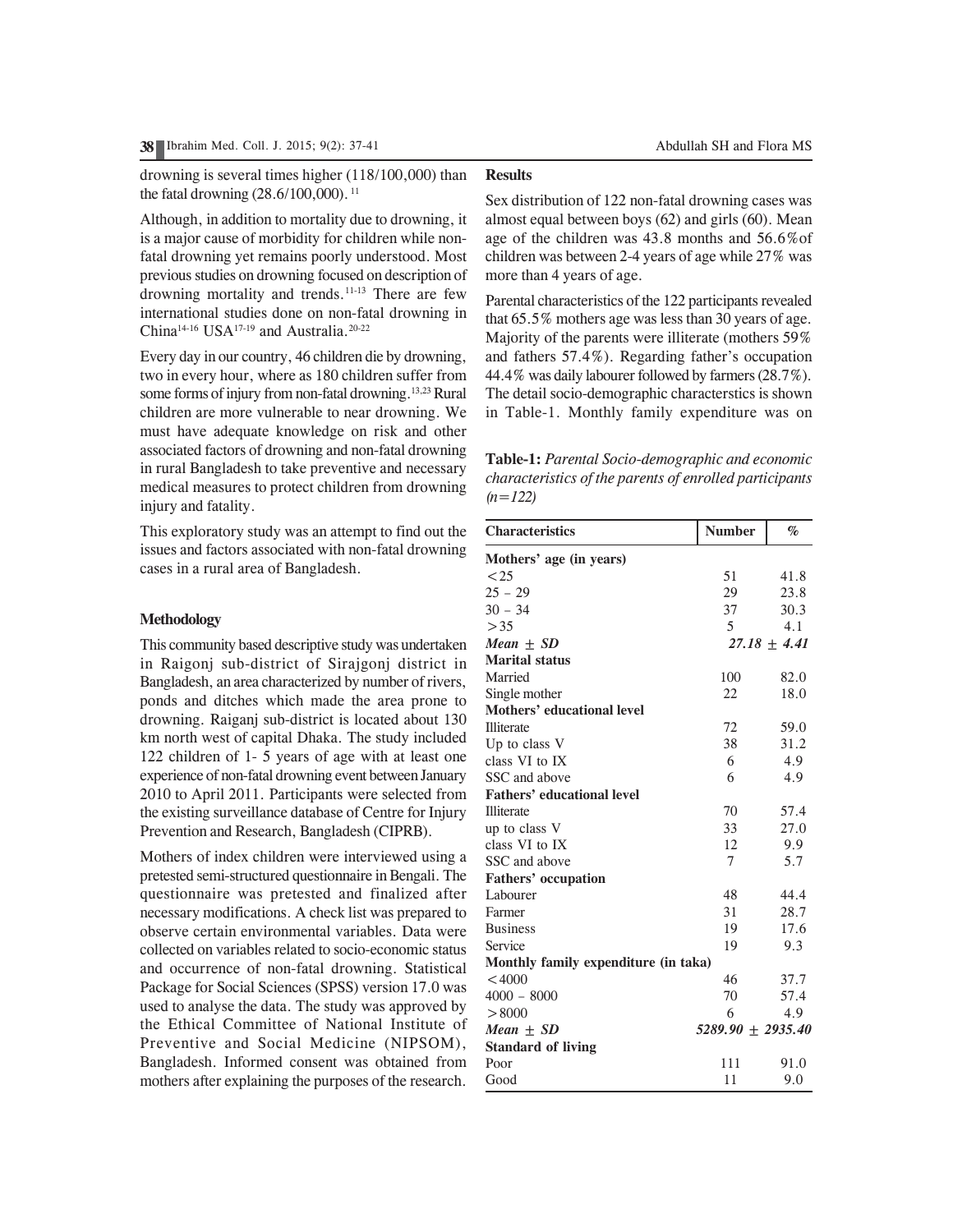**Table-2:** *Distribution of non-fatal drowning events (n=122)*

| <b>Characteristics</b>          | n              | $\%$ |
|---------------------------------|----------------|------|
| <b>Seasonal variation of</b>    |                |      |
| drowning occurrence             |                |      |
| Winter                          | 24             | 19.7 |
| Summer                          | 36             | 29.6 |
| Monsoon                         | 62             | 50.8 |
| Time of day when event occurred |                |      |
| $6 \text{ to } 10 \text{ am}$   | 42             | 34.4 |
| 10 am to 2 pm                   | 65             | 53.3 |
| 2 to 6 pm                       | 13             | 10.7 |
| 6 pm and after                  | $\overline{c}$ | 1.6  |
| <b>Place of drowning</b>        |                |      |
| Within home premises            | 10             | 8.2  |
| Outside home                    | 112            | 91.8 |
| - Pond                          | 56             | 45.9 |
| - Ditch                         | 26             | 21.3 |
| - River                         | 23             | 18.9 |
| - Others                        | 7              | 5.7  |
| Distance of place of drowning   |                |      |
| from home (meter)               |                |      |
| Within 10                       | 45             | 40.2 |
| $11 - 25$                       | 28             | 25.0 |
| More than 25                    | 39             | 34.8 |

average, 5290 Taka. About 95% families had monthly expenditure Tk. 8000 or less indicative of low socioeconomic condition. A variable was created to assess the living standard considering the construction material of the dwelling house and ownership of water source which showed that 91% participants had poor living standard (Table 1).

Monsoon was appeared as the most vulnerable time as 50.8% children experienced the event in this season, followed by summer (29.5%). Most common time (53.3%) for occurrence of drowning was between 10 am to 2 pm followed by 6-10 am (34.4%). Most of the drowning event occurred in water reservoirs outside the home (91%), rest were within home premises. Vulnerable items in home premises was water tub and drum. Outside the home premises pond appeared as the most common place  $(50.5\%)$  followed by shallow ditches  $(23\%)$  and river  $(20\%)$ . Highest  $(40.1\%)$ drowning event occurred within 10 meter of their residence and 36.9% were more than 25 meter away from home (Table 2).

During the occurrence of accident, 47.5% mothers were busy with their usual house-hold works, followed

by 20.5% mother who went outside for livelihood. At the time of occurrence 45.1% children were bathing or swimming in the water reservoir and 31% playing near the reservoir. Mothers were asked about accompanying person of child and their age during this non-fatal event. Around 22% children were not accompanied by anyone. In spite of adult supervision, 34% children also had drowning (Table 3).

Respondents were asked about the measures taken after drowning. Only thirteen children received immediate on the spot resuscitation, 25% children were taken to health centre. Cases could reach health centre within an hour; only one child required more than an hour.

**Table-3:** *Events while drowning took place*

| <b>Events</b>                            | $\mathbf n$ | $\%$ |  |
|------------------------------------------|-------------|------|--|
| Mothers' involvement during occurrence   |             |      |  |
| Household work                           | 58          | 47.5 |  |
| Personal work - rest, having meal etc.   | 23          | 18.9 |  |
| Working outside home                     | 25          | 20.5 |  |
| Accompanying child                       | 16          | 13.1 |  |
| Children's involvement during occurrence |             |      |  |
| Bathing /swimming in water reservoir     | 55          | 45.1 |  |
| Playing near water reservoir             | 39          | 32.0 |  |
| Slip or fall while crossing water        | 21          | 17.2 |  |
| Others                                   | 7           | 5.7  |  |
| Accompanying person during occurrence    |             |      |  |
| None                                     | 28          | 23.0 |  |
| Parents/caregivers                       | 20          | 16.4 |  |
| Siblings/relatives                       | 42          | 34.4 |  |
| Friend/peer – children                   | 32          | 26.2 |  |
| Age of accompanying persons (in years)   |             |      |  |
| Up to $5$                                | 17          | 18.1 |  |
| 6-11                                     | 38          | 40.4 |  |
| 18 and above                             | 39          | 41.5 |  |

**Table-4:** *Measures taken after non-fatal drowning event*

| <b>Measures</b>                     | n   | $\%$ |
|-------------------------------------|-----|------|
| <b>Resuscitation after recovery</b> |     |      |
| No                                  | 109 | 89.3 |
| Yes                                 | 13  | 10.7 |
| Taken to health center              |     |      |
| No                                  | 91  | 74.6 |
| Yes                                 | 31  | 25.4 |
| Treatment received in health center |     |      |
| No treatment required               | 10  | 8.2  |
| Emergency care                      | 14  | 11.5 |
| Admitted in Health center           | 7   | 5.7  |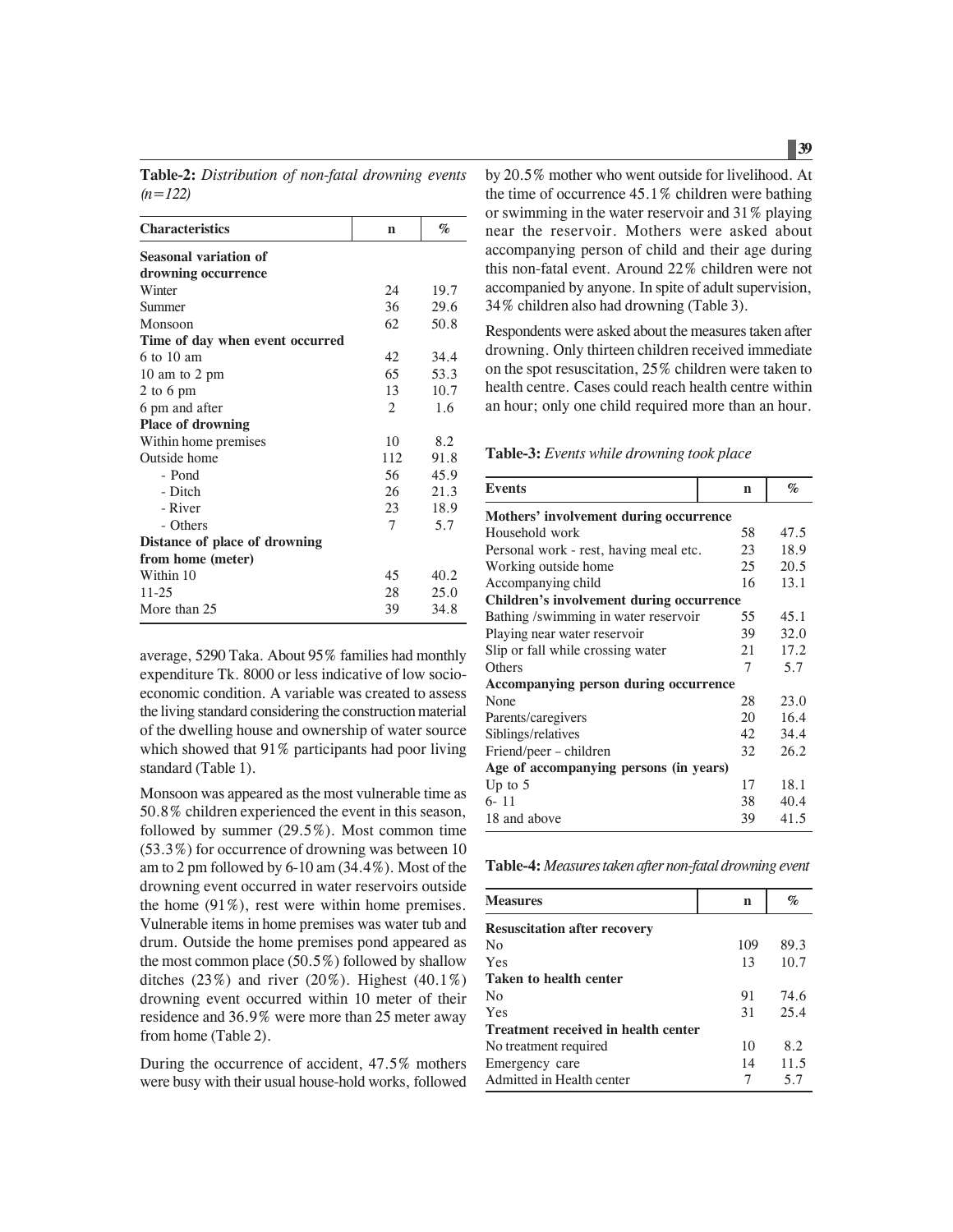After arrival in health centre seven children got admitted, 14 left the centre after receiving emergency care, rest 10 did not require any medical management (Table 4).

## **Discussion**

It has been mentioned earlier that most of the previous studies related to drowing in Bangladesh focused on description of drowning mortality and trends. 9,11,12,16,20,23 No community based study was found either to characterize non-fatal drowning or explore its associated factors in Bangladesh. Therefore, initiative was taken to conduct this community based descriptive study through household visits. Mean age of children were 43.80 months. Boys and girls equally were the victims. Findings showed that most of the parents were illeterates. Educated mothers were aware about the child care. Cases of non-fatal drowning was more in younger mothers which indicated that maturity in looking after the child might be contributing factor to reduce occurrence of non-fatal drowning.<sup>13</sup> Children were less vulnerable when mothers' age was more than 30 years. Similar findings were observed in several studies in China.<sup>3,8,14-16</sup>

In this study 91% non-fatal drowning incidents occured in natural bodies of water outside the home premises. The finding is similar with fatal drowning data in China.8 But it, is different from non-fatal drowning data of USA where 75% of non-fatal drowning occurred in swimming pools.<sup>18</sup> This indicates that the locations of non-fatal drowning are likely to be different between and within countries due to geographical and economic differences. Seasonal variations in child drowning also observed in this study. About half of the drowining events occurred in rainy season. Bangladesh is a tropical country and during monsoon heavy rainfall floods and fills up the rivers, canals, ponds and ditches. For this, children have more chance to be exposed to wider area for risk of drowning. Hot summer season is also appeared as vulnerable (29%) as hot and humid temperature allure kids to more water fun which may end up in drowning in many cases. This trend has been observed in other studies in both developing and developed countries.<sup>8,16,18</sup> Total 53.3% incidents occurred between 10 am to 2 pm followed by morning. During these time periods parents in rural area usually remain busy with livelihood or household works, elder siblings stay in school resulting in unattended kids.

Household water reservoirs such as drums, water tub were also found unsafe. Of the 122 cases, 11 non-fatal drowning cases occurred in household reservoirs. Among the outside places, ponds were noticed as the most common place of drowning. In rural Bangladesh, playing in the water reservoir is common and thus the place of drowning. Swimming inability of the children and absence of adult supervision resulted into drowning of children. About a third of study sample drowned within 10 meter of their home premises. Similar findings are observed in another study in Bangladesh and China.3,23 It indicates that lack of supervision even for a few minutes may lead to drowning. Despite accompaniment of adult persons, more than half (54%) of children experienced drowning. Negligence and inadequate supervision may be the reason of the incident. At the time of occurrence of drowning 47.8% mothers were busy with their household work and 20.9% were not at home.

Early rescue and management, either on spot or in health centre, play vital role in preventing fatal outcome of drowning. In this study 10.7% cases received immediate resuscitation and 31 cases were taken to health centre and mostly reached the health facility within an hour. Minimum time loss before resuscitation is one of the key factors to save the life of drowning victim.18 These findings are supported by studies in China and Australia.<sup>8,21</sup>

The present study suggested that non-fatal drowning most commonly noted in rainy season, during the mothers' busy time and in ponds around the households. Restriction in playing in ponds or in water reservoirs and strengthening supervision of children might decrease the incidence of non-fatal drowning. Rapid and effective response is the priority point of consideration for prevention of any fatal consequences of the drowning.

## **References**

- 1. Krug E. Injury: A leading cause of the global burden of disease. Geneva: Department of Injuries and Violence Prevention, Non-communicable Diseases and Mental Health Cluster, World Health Organization 2002; 50.
- 2. Beeck E, Branche CM, Szpilman D Modell J, Bierens JJLM. A new definition of drowning: Towards documentation and prevention of a global public health problem. *Bull World Health Organ* 2005; **83**(11): 853–856.